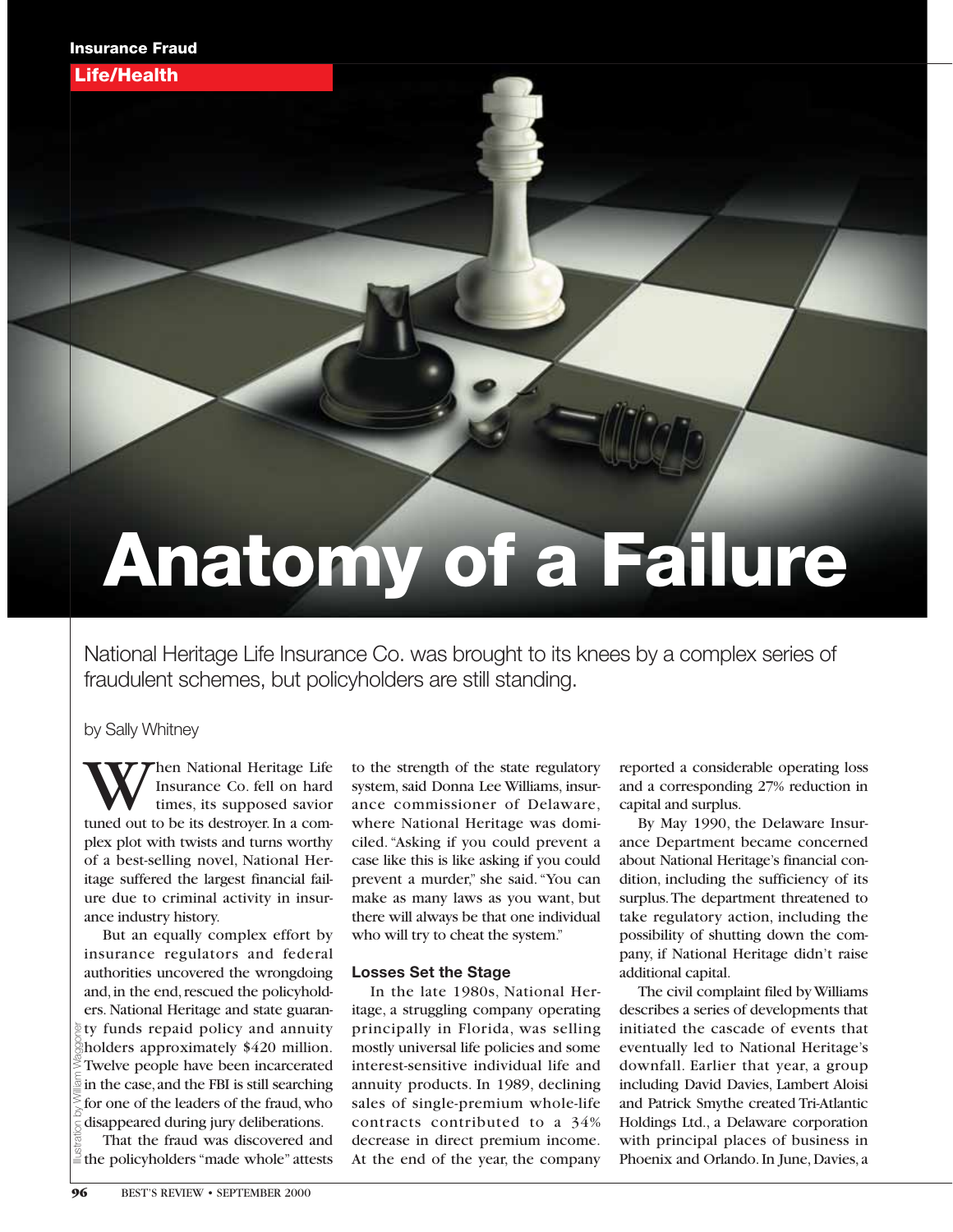director of Tri-Atlantic, sent a letter to Lifeco Investment Group, National Heritage's parent company, proposing that Tri-Atlantic provide \$4 million in liquid assets to satisfy regulatory requirements in exchange for a controlling interest in Lifeco and National Heritage.

National Heritage needed help, so the company accepted the offer. On June 29, 1990, Lifeco agreed to sell 52.3% of its common stock to Tri-Atlantic. Unbeknownst to those in charge of Lifeco, however,Tri-Atlantic Holdings did not have \$4 million. But Davies,Aloisi and Smythe had a plan.

#### **Hiding a Shortfall**

First, Davies took \$540,000 from a trust fund he controlled and wired that sum to a Tri-Atlantic bank account in Orlando, the complaint said. Then he opened a securities account for Tri-Atlantic and deposited \$525,000 of the \$540,000 from the trust fund. He used the \$525,000 to buy \$4.5 million worth of U.S. Treasury Notes on margin.

To square the Lifeco stock purchase with the Delaware Insurance Department, Davies submitted a filing, backed by a letter on the letterhead of a securities brokerage firm, saying the bonds were owned by Tri-Atlantic. But the filing omitted the fact that the bonds were pledged as collateral for the margin loan with which they were purchased.

In August, Davies opened an account at Bank Leumi in New York in the name of National Heritage.He then had National Heritage deposit \$3.3 million into the account, supposedly for the purpose of providing capital with which Tri-Atlantic would trade foreign currencies for the exclusive benefit of National Heritage.

Authorities believe Michael Blutrich, a New York lawyer, joined the scheme at this point. Blutrich opened an account in the name of Capital Comparisons at the same bank.Tri-Atlantic wired \$1 million to the Capital Comparisons account. Then Davies and Blutrich had Capital Comparisons transfer the \$1 million to another Leumi account in Blutrich's name.



"You can make as many laws as you want, but there will always be that one individual who will try to cheat the system."

At the Tri-Atlantic-Lifeco closing, Blutrich presented a check for \$4 million drawn on the Blutrich account even though there was only \$1 million in it. Also at the closing, Tri-Atlantic immediately exercised its control of the boards of directors of both Lifeco and National Heritage and appointed Aloisi, Smythe and Davies as officers and directors of the two companies. The new officers and directors delayed National Heritage's deposit of the \$4 million check.

Two days later, Aloisi, Davies and Smythe authorized an agreement for Capital Comparisons to market annuities and act as an "investment conduit" for National Heritage.They then, along with Blutrich, authorized National Heritage to pay Capital Comparisons a "fiduciary deposit" of \$3 million. The next step was to transfer the \$3 million from the Capital Comparisons account to the Blutrich account, so they could deposit the \$4 million check written on the account.

The series of transactions reduced National Heritage's assets by \$3 million, so that, in effect, Tri-Atlantic acquired control of the company and Lifeco with National Heritage's own funds.

And that was only the beginning.To conceal the misappropriated \$3 million, the new officers and directors created illusory assets on the books, the complaint said.The first of these was an \$800,000 investment in a joint venture that had no purpose.Two others were loans of \$1 million and \$1.2 million.The companies involved in these transactions were controlled by Blutrich, Davies, Aloisi and Smythe. Through a series of account transfers, the money wound up back in another account that Blutrich opened for Capital Comparisons at Bank Leumi.

*—Donna Lee Williams, Delaware Insurance Commissioner* 

> Davies, with the agreement of the others, withdrew \$2.9 million and \$100,000 from the new Capital Comparisons account and deposited the amounts into the National Heritage account in order to repay the "fiduciary deposit."

#### **Scheme After Scheme**

Once their control of National Heritage was secure, the new officers and directors began a series of loan, stock and bond schemes to prolong the company's life and to continue to loot National Heritage, the complaint said. To date, insurance department and federal investigators have uncovered about 18 schemes perpetrated against National Heritage, and there are probably more, said Fredric Marro, who is general counsel for National Heritage Life in liquidation.

A typical loan scheme, as described in the civil complaint, involved lending money to a front company controlled by Blutrich, Davies, Smythe and often others who made one-time appearances



**Weiss**

BEST'S REVIEW • SEPTEMBER 2000 97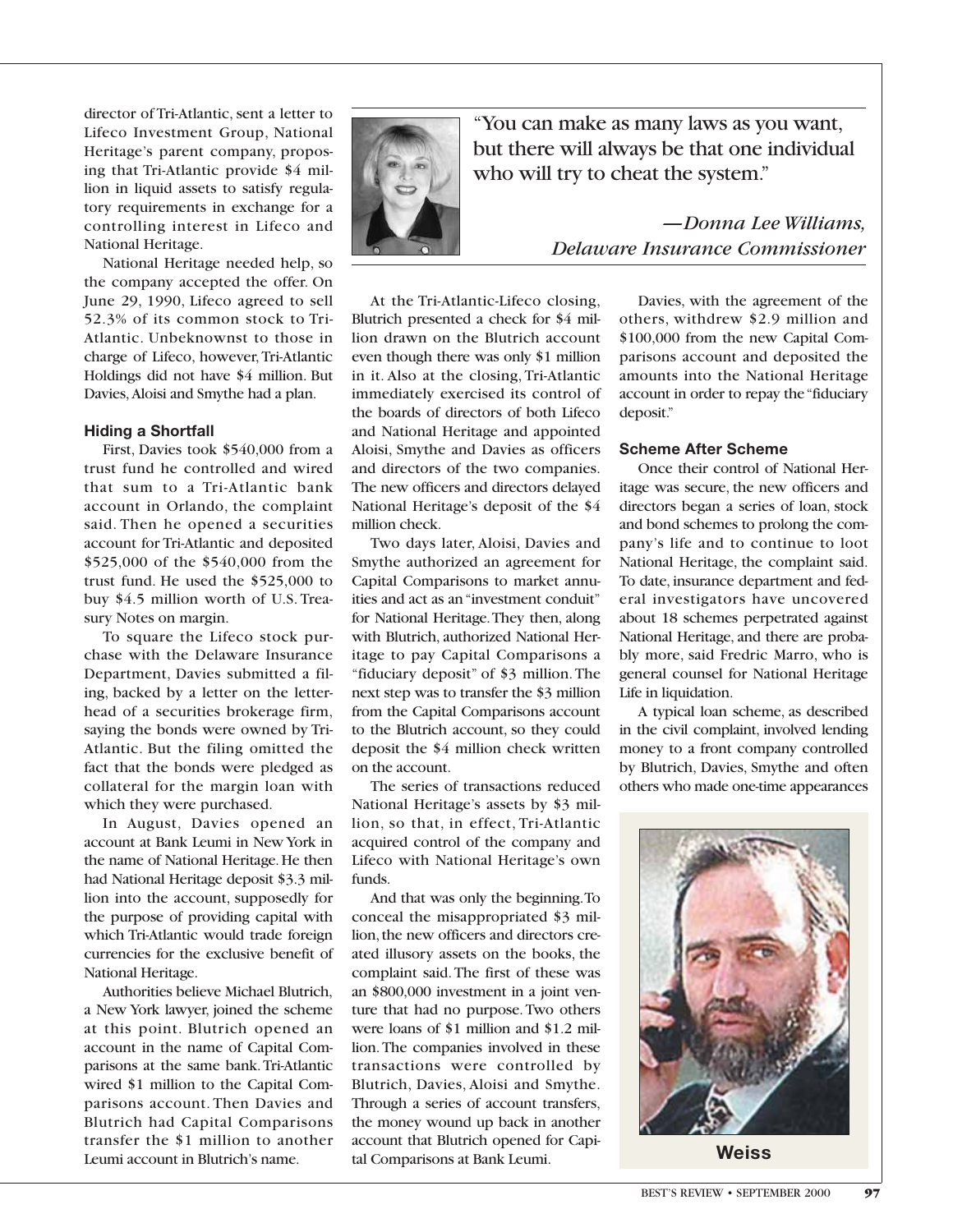# Life/Health



Inflated Values: *Investigators said Windsor Plumbing and the vacant lots in Wallkill, N.Y., pictured above were fraudulently appraised far above their actual values to facilitate schemes against National Heritage Life Insurance Co. Perth Commercial Properties, a dummy company, borrowed \$4.9 million from National Heritage to make the purchases, based on an appraisal that said the properties were worth \$7.5 million.*

in the overall production. The loans were secured by a real estate mortgage, but the market value of the real estate was substantially lower than the principal amount of the loan.For example, a \$2.5 million loan was made to purchase a horse farm with a true value of \$499,999. National Heritage carried the loan as a \$2.5 million asset, and the extra money went into an account controlled by Smythe.

To hide the discrepancy, certain appraisers mailed grossly inflated appraisals to National Heritage, including a letter reporting that a nearby city wanted to purchase the horse farm for a municipal golf course and National Heritage could make a substantial profit.

# **A Legitimate Attempt**

Following their purchase of National Heritage, the new officers and directors attempted to increase premium income by offering a new single-premium deferred-annuity product.The product was successful, increasing net premiums written from \$4.2 million in 1989 to nearly \$24 million in 1990.Annuity and fund deposits increased from 37% of premium income in 1989 to 85% in 1990.The expanded annuity sales also changed the demographics of National Heritage's policyholders.At the time

it was placed in rehabilitation in 1994, National Heritage had more than 28,000 policy and annuity holders whose average age was 65.

The increase in premium income and the decline in investment income caused an insufficient spread. "Now they had to turn to prominent brokers and investment advisers to recommend investments to cover the spread needed on the increased premium," said George Piccoli, deputy receiver for National Heritage.This effort failed through bad investments, creating an even bigger hole to fill, he said.

# **Well-Kept Secrets**

Between 1990 and 1993, National Heritage officials, including the controller and chief financial officer, filed appropriate reports with the Delaware Insurance Department, but the financial executives were unaware that the reports contained fraudulent information. "The good people did what they were supposed to do," Marro said. Smythe,Aloisi and the others had such tight controls that the loop was closed at all points, Piccoli said. Most of the assets, including collateral for the loans, were controlled by outsiders.

In the case of the inflated appraisals, some of the appraisers were nationally certified, so they were assumed to be honest. In other cases, legitimate appraisals were altered before they ever got to National Heritage, so even when second appraisals were requested, they appeared to be the same, Piccoli said.

Throughout the multiple schemes, the perpetrators were so accomplished that the counterfeit documents were amazingly convincing, Marro said.Also, timing was critical. In many cases, purchases were timed so that mortgage payments weren't due when the examiners looked at the books, so the lack of payments didn't throw up a red flag, he said.

The heavy involvement of attorneys was key to keeping the fraud concealed as long as it was, said Judy K. Hunt, assistant U.S. attorney in the Middle District of Florida U.S. Attorney's Office. Hunt and Assistant U.S. Attorney Thomas W. Turner prosecuted the case."One-fourth of the people convicted in the case were attorneys, and other attorneys were involved but given immunity for various reasons," she said.The theory behind the importance of attorneys in the deception was that most business people believe business lawyers are ethical and won't steal corporate money. Also, if there were any questions, the lawyers could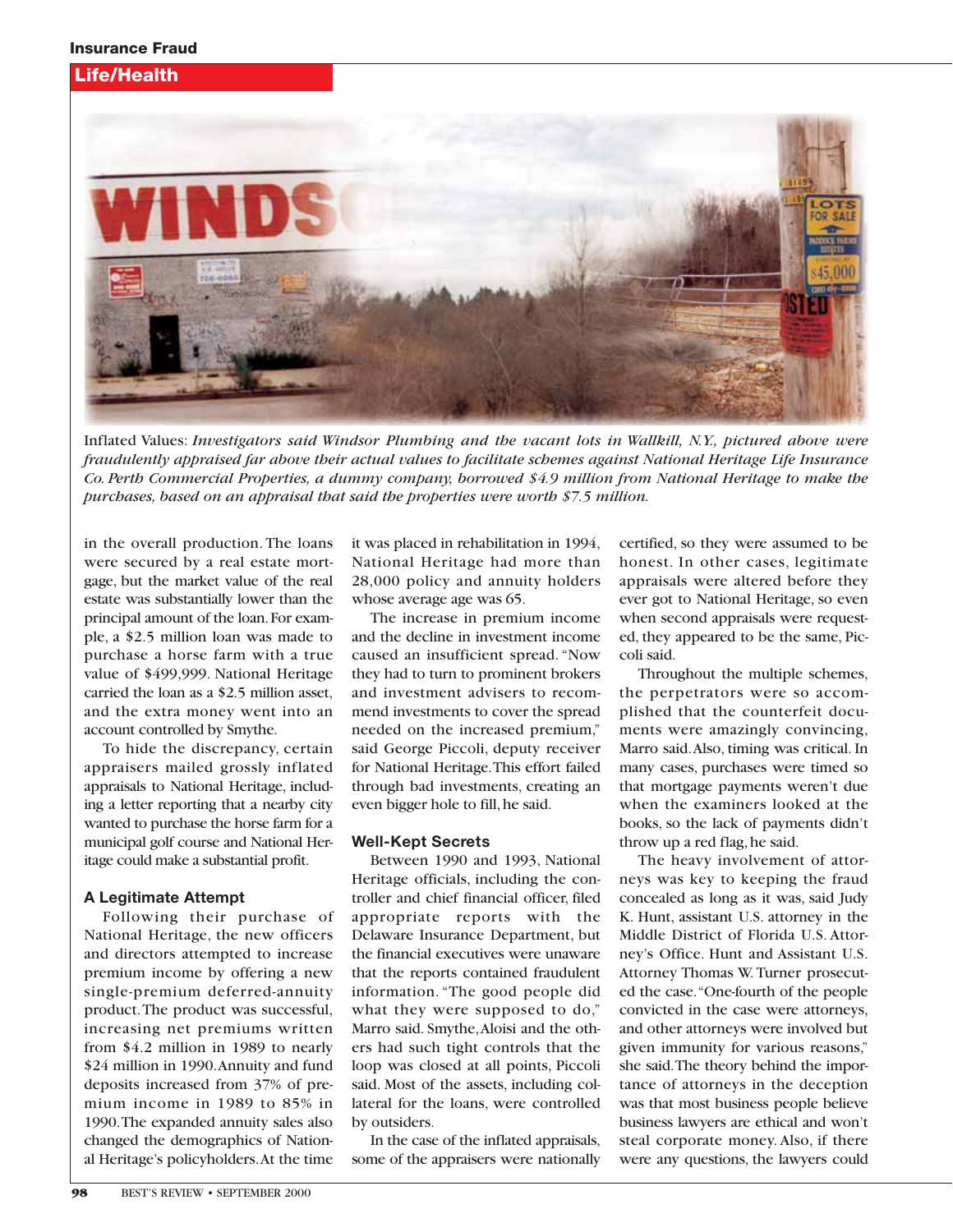#### Insurance Fraud

# Life/Health

invoke attorney-client privilege. Smythe testified at his trial that "we couldn't have done it without the lawyers,"Hunt said.

#### **Smells Like a Rat**

In 1994, the Delaware Insurance Department decided to do a full-scale examination of the company."It was probably the right time in the cycle of examinations, but the department was going in regardless," Piccoli said."There had been enough complaints and suspicions to warrant it."When the examiners began demanding corroborating validations of collateral securing the supposed loans, no one was able to produce the documents. It became obvious that something was wrong.

On May 25, 1994, Williams placed National Heritage in receivership and hired a team of attorneys to try to recover lost assets."Our initial goal was to rehabilitate the company," Piccoli said. Spending the money up front to hire good attorneys to hunt for the assets was critical to being able to pay policyholders in the end. "Most receivers don't want to spend money, but you have to,"Piccoli said.

#### **Federal Authorities Move In**

As the schemes developed, an informant alerted the U.S. Attorney's Office about improprieties in loans arranged by Davies. Not long after the tip, Williams advised the office that the insurance department was finding irregularities in National Heritage's transactions, Hunt said. Consequently, federal authorities began their own investigation. Over the next five years, the FBI and the Criminal Investigation Division of the Internal Revenue Service joined the investigation. In 1995, a joint task force was formed, which ultimately investigated and prosecuted crimes involving people acting in Arizona, Texas, Illinois, New York and Florida.

At times, the investigators were at odds because of different agendas, Marro said. The federal investigators needed to prosecute criminals, and the insurance investigators needed to recover funds. At one point, when a criminal trial was under way in Flori-



"We had some sad cases of policyholders who needed their money during the investigation, and we couldn't give it to them."

> *—George Piccoli, Deputy Receiver for National Heritage*

da, the judge demanded that the insurance investigators stay away from certain schemes until the trial was over, Marro said.

The findings of the investigations differed on some of the details, such as whether Aloisi, Smythe and Davies actually delayed depositing the \$4 million check drawn on the Blutrich account or were able to take advantage of a bank holiday, but the results were the same, Hunt said. "We were looking for criminal culpability, so we had to be very concerned with the minutiae," she said.The U.S. attorney's office filed three criminal indictments and negotiated numerous other plea agreements.

After the bogus loan schemes, Blutrich, Smythe and others who joined the undertakings at various times moved on to mortgage and stock schemes, according to Williams' civil complaint. But as the scams multiplied, it became more and more difficult to conceal the missing assets.

In December 1993, the group devised a scheme that they thought would cover up all of the other schemes, Marro said. By that time, they had been joined by Lyle Pfeffer, Keith Pound and Shalom Weiss, who headed companies that were later named defendants in the case.

"Think of the big guys in this case as puppeteers," Piccoli said. "First Smythe is pulling the strings.Then he brings in Blutrich, who starts pulling the strings.And then Blutrich brings in Weiss,who starts pulling the strings."

In the mortgage-backed bond scheme, as it was called in the civil complaint, National Heritage recorded the purchase of 21 series of 1993 8.5% registered collateralized mortgage debentures on its books for more than \$118 million.To convince the National Heritage investment committee to buy the bond, Pound told them, among other things, that it had a face value of \$126 million and was secured by a pool of mortgages having even greater value. In fact, only \$60 million went toward the investment, Marro said, and many of the mortgages were nonperforming, meaning that they were 90 days or more past due.Also, mortgages with outstanding principal balances of more than \$3 million were listed twice, thus inflating the face value of the bond. The bond was issued by National Housing Exchange Inc., a North Carolina corporation formed for the exclusive purpose of issuing it.

The scheme created the appearance that National Heritage had acquired a \$126 million asset for \$118 million, thus concealing the crippling effect that prior diversions of funds had had on National Heritage's financial condition, the complaint said."Keith Pound was supposedly a mortgage expert," Marro said."I think they really believed he could get those mortgages performing again and make back some of the money they had taken."

Along with the mortgage-backed bond scheme, however, Pound, Weiss, Blutrich and others set up a plan to service the mortgages for their own benefit rather than the benefit of National Heritage. "The amazing thing about that was that Pound was still refusing to give up those servicing fees even as he was being tried and sentenced," Marro said.

#### **Sixteen Convictions**

As more schemes were discovered and more evidence compiled, prosecutions began.Three corporations and 13 individuals, including Davies, Smythe, Blutrich, Pfeffer,Weiss and Pound, have been convicted.Aloisi pleaded guilty to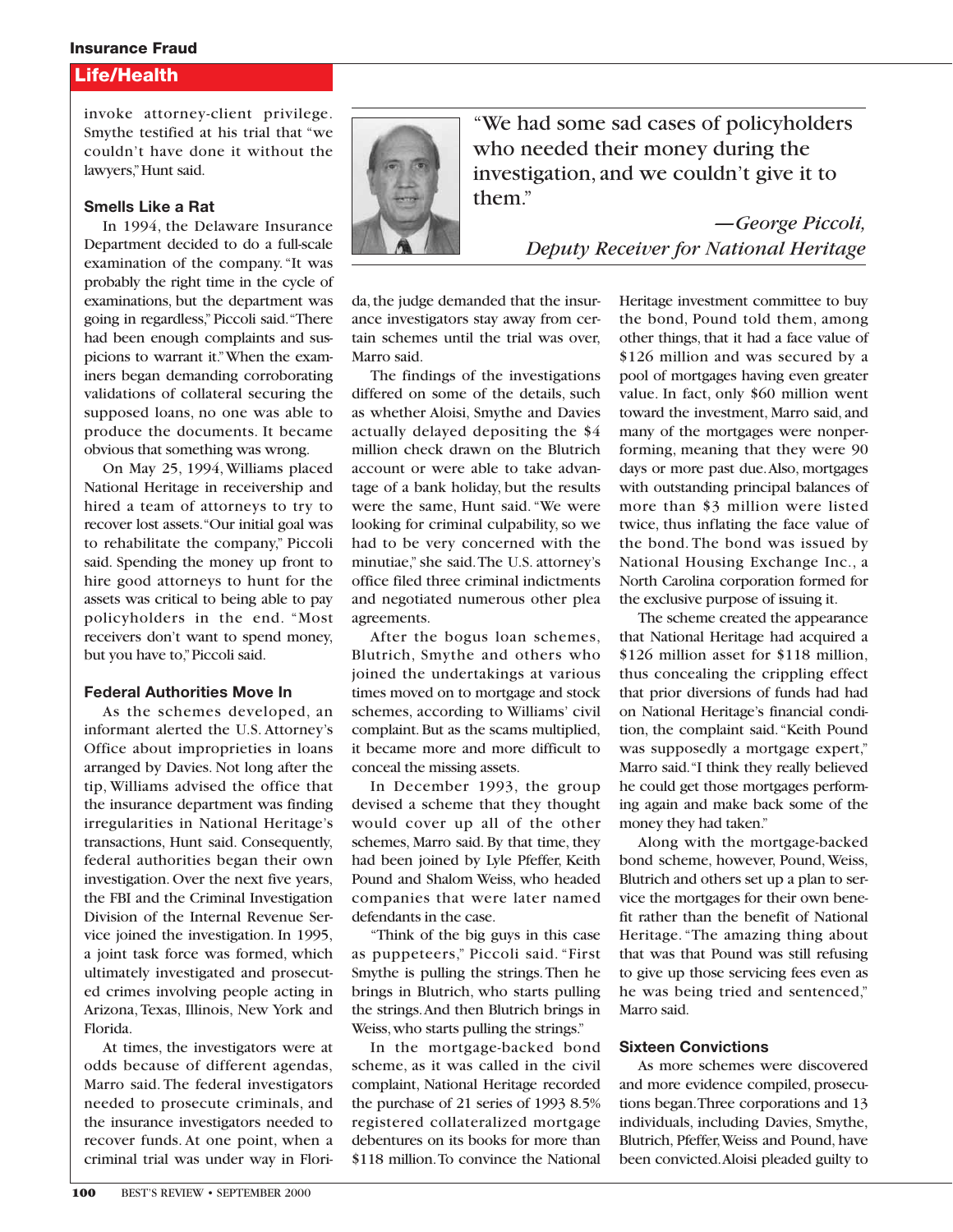#### Insurance Fraud

# Life/Health

fraud charges, but the court declared him incompetent.

Weiss and Pound received the most severe sentences. U.S. District Court Judge Patricia C. Fawsett sentenced Weiss to 845 years in prison. She also imposed a criminal fine of \$123.4 million and ordered him to pay National Heritage \$125 million in restitution. Pound received a sentence of 740 years in prison and was ordered to pay \$133.9 million in restitution.Technically, Fawsett was unable to impose life sentences for the specific crimes charged, so she fashioned sentences for which Weiss and Pound were required to serve the maximum terms for most of their crimes consecutively, according to the U.S.Attorney's Office.

Weiss, Pound, Smythe, Pfeffer and

Blutrich were considered the major players in the hoax, but Smythe, Pfeffer and Blutrich received lighter sentences because they pleaded guilty,Hunt said.

At Weiss's sentencing, Hunt told the judge that although many involved in the case were corrupt, Weiss was the most sinister because he drew in people who otherwise would never have become involved in crime.

All those given prison terms are currently incarcerated, except Weiss, who disappeared during jury deliberations. The FBI and Williams have posted rewards collectively in excess of \$100,000 for information leading to his capture.Because they cooperated in an unrelated organized-crime investigation, Pfeffer and Blutrich are seeking reductions in their 25-year sentences,

which they are serving in the federal witness-protection program.

#### **Saving the Policyholders**

An important facet of prosecutions in a case like this is deterrence,Marro said. "We want to keep people like this out of business," he said. But for the insurance investigators, the challenge continued after the convictions to recover the money for the policyholders.

"We had some sad cases of policyholders who needed their money during the investigation, and we couldn't give it to them,"Piccoli said.

Guaranty funds in the 23 states where policyholders resided paid about \$400 million to cover policies and annuities to a maximum of \$100,000 cash-value benefit and

# Policyholder's Story: The Smoking Pie Chart

Wherey Highsmith thought annuities with National<br>Heritage Life Insurance Co. were a good investment<br>in 1991. The agent selling the products was con-<br>vincing and provided glowing reports about the company Heritage Life Insurance Co. were a good investment vincing and provided glowing reports about the company and its financial condition, said Highsmith, a retired member of the U.S.Air Force. So he and his wife, Nita, bought a total of five National Heritage annuities.

Things went well for a few years. Then, after the original agent died, another agent suggested Highsmith convert his annuities into new annuities with National Heritage. Highsmith asked to review the company's assets.The new agent produced a pie chart indicating National Heritage had invested nearly 50% of its assets in real estate.

"That's when my ears perked up. I had read that insurance companies usually only invest about 15% in real estate," Highsmith said. He questioned the 50%, but the agent assured him it was all prime commercial real estate. Highsmith was not convinced. In 1995, he began withdrawing as much as he could from the annuities each month.

Meanwhile, Delaware Insurance Commissioner Donna Lee Williams had discovered severe problems with National Heritage's assets and placed the company in receivership. State guaranty associations became responsible for the National Heritage policies up to a maximum of \$100,000 in cash value benefit in most states and were required by law to pay interest rates indexed to Moody's corporate bond rate.

The state of Texas, where Highsmith lived, initiated its guaranty fund in December 1994, so everything he withdrew was counted against his \$100,000 maximum per annuity, Highsmith said. He was unable to get out quickly enough.

"It's been a mess," Highsmith said. Between the interest he and Nita lost on their accounts because of lower interest rates on the guaranty-covered portion and no interest on the amount that was in the National Heritage estate, Highsmith estimates they lost \$50,000 to \$60,000.

"I'm sort of like Will Rogers.When you get in that state, I'm not so interested in the interest. I just want my principal back,"Highsmith said."I never expected to even get my principal back, but I have," he said.

Williams negotiated an agreement with the state guaranty associations so that after a certain amount of recovered assets was paid to the funds, 50% of additional recovered assets would be used to repay policyholders for the amount of their policies that exceeded the associations' \$100,000 cash value limit.Highsmith was one of those policyholders."We were close to being the highest [National Heritage] investors in Texas,"he said.

For the most part, Highsmith was pleased with the way the liquidation was handled. The guaranty associations negotiated an agreement for Metropolitan Life Insurance Co. to assume most of the policies, including Highsmith's annuities. He and Nita left their policies with MetLife for a while, but have now withdrawn the money and invested it elsewhere, he said.

Highsmith's main complaint about the liquidation proceedings was the way cash surrender values were used as a basis of coverage."I wasn't satisfied with the way they figured it,but sometimes you can't buck city hall,"he said.

Highsmith has learned two lessons from his experience with National Heritage Life: Don't have accounts that exceed the state guaranty maximum and don't believe everything an agent tells you. The whole affair has "put white hairs in this 81-year-old head,"he said.